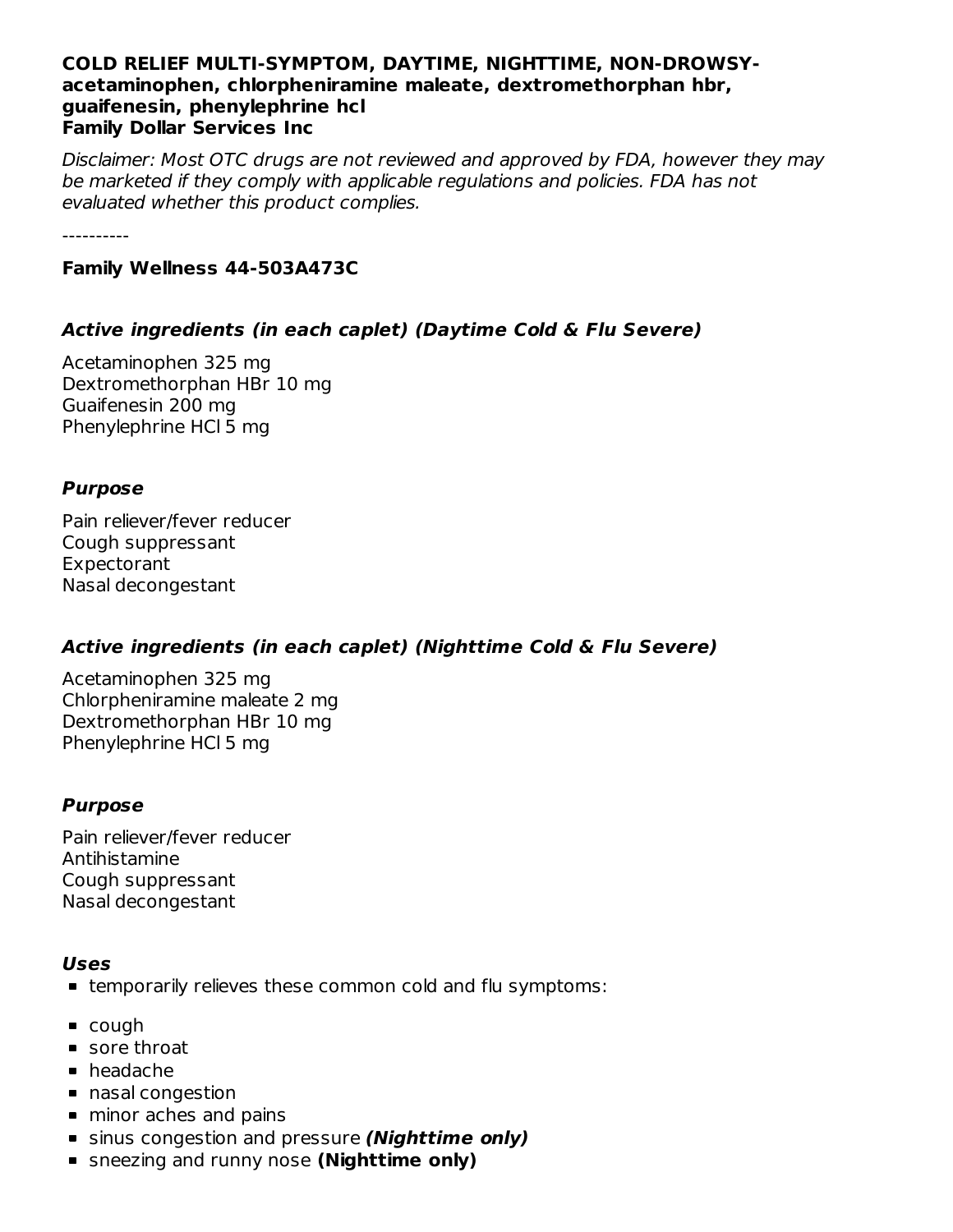- helps loosen phlegm (mucus) and thin bronchial secretions to make coughs more productive **(Daytime only)**
- helps clear nasal passages **(Nighttime only)**
- relieves cough to help you sleep **(Nighttime only)**
- **Exercicle Features** fever

## **Warnings**

**Liver warning:** This product contains acetaminophen. Severe liver damage may occur if you take

- more than 4,000 mg of acetaminophen in 24 hours
- with other drugs containing acetaminophen
- 3 or more alcoholic drinks every day while using this product

**Allergy alert:** Acetaminophen may cause severe skin reactions. Symptoms may include:

- skin reddening
- **•** blisters
- $\blacksquare$  rash

If a skin reaction occurs, stop use and seek medical help right away.

**Sore throat warning:** If sore throat is severe, persists for more than 2 days, is accompanied or followed by fever, headache, rash, nausea, or vomiting, consult a doctor promptly.

## **Do not use**

- with any other drug containing acetaminophen (prescription or nonprescription). If you are not sure whether a drug contains acetaminophen, ask a doctor or pharmacist.
- if you are now taking a prescription monoamine oxidase inhibitor (MAOI) (certain drugs for depression, psychiatric or emotional conditions, or Parkinson's disease), or for 2 weeks after stopping the MAOI drug. If you do not know if your prescription drug contains an MAOI, ask a doctor or pharmacist before taking this product.
- **If you have ever had an allergic reaction to this product or any of its ingredients**

## **Ask a doctor before use if you have**

- liver disease
- diabetes
- **thyroid disease**
- heart disease
- glaucoma **(Nighttime only)**
- cough that occurs with too much phlegm (mucus)
- difficulty in urination due to enlargement of the prostate gland
- high blood pressure
- persistent or chronic cough such as occurs with smoking, asthma, chronic bronchitis, or emphysema
- a breathing problem such as emphysema or chronic bronchitis **(Nighttime only)**

## **Ask a doctor or pharmacist before use if you are**

- **E** taking the blood thinning drug warfarin
- taking sedatives or tranquilizers **(Nighttime only)**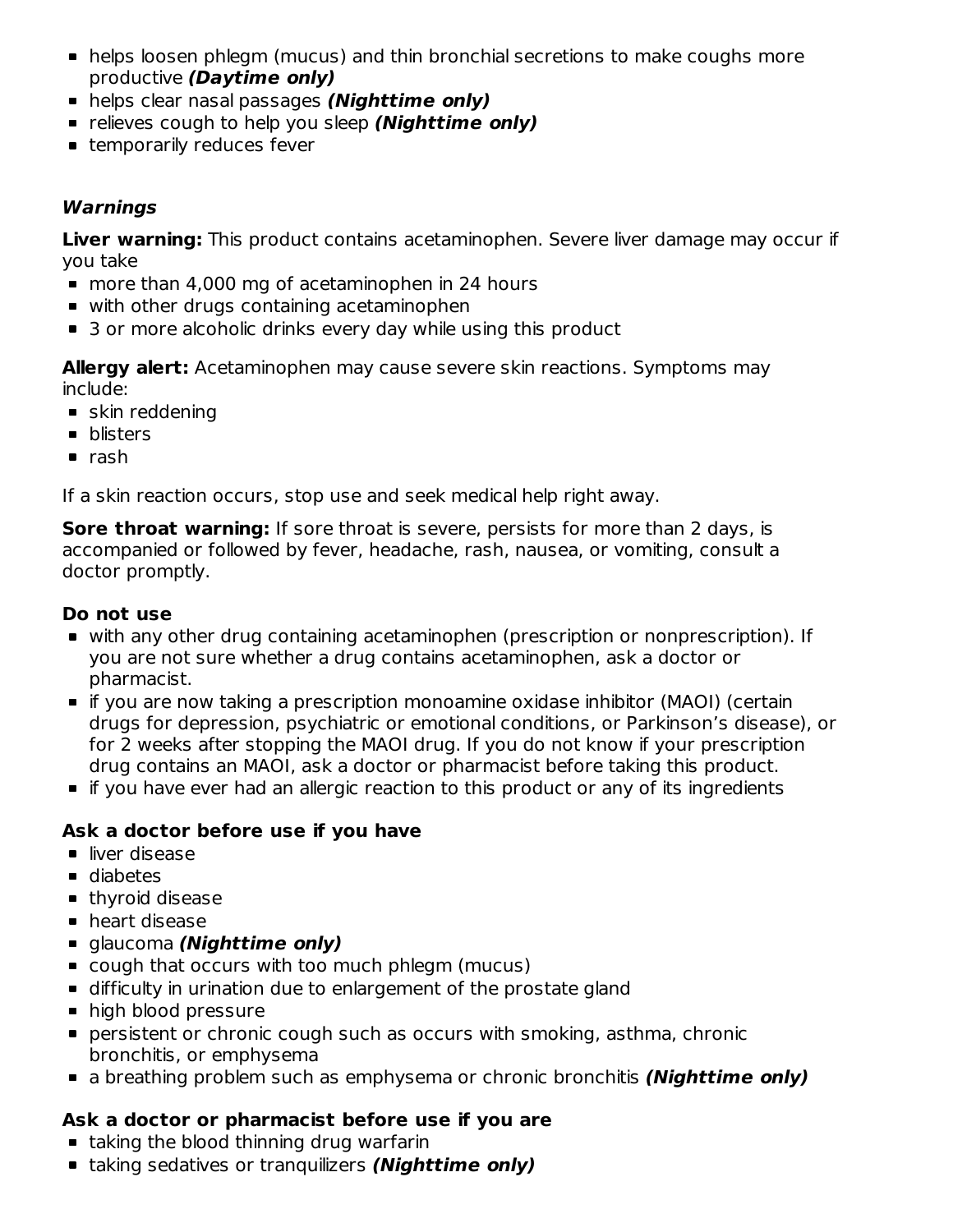## **When using this product**

- **do not exceed recommended dosage**
- excitability may occur, especially in children **(Nighttime only)**
- marked drowsiness may occur **(Nighttime only)**
- avoid alcoholic beverages **(Nighttime only)**
- use caution when driving a motor vehicle or operating machinery **(Nighttime only)**
- alcohol, sedatives, and tranquilizers may increase drowsiness **(Nighttime only)**

## **Stop use and ask a doctor if**

- nervousness, dizziness, or sleeplessness occur
- pain, nasal congestion, or cough gets worse or lasts more than 7 days
- new symptoms occur
- **F** fever gets worse or lasts more than 3 days
- **•** redness or swelling is present
- cough comes back or occurs with rash or headache that lasts. These could be signs of a serious condition.

## **If pregnant or breast-feeding,**

ask a health professional before use.

## **Keep out of reach of children.**

In case of accidental overdose, get medical help or contact a Poison Control Center (1- 800-222-1222) right away. Prompt medical attention is critical for adults as well as for children even if you do not notice any signs or symptoms.

#### **Read each section carefully. Do not take DAYTIME and NIGHTTIME products at the same time.**

## **Directions**

- **do not take more than directed**
- **a** adults and children 12 years and over
- take 2 caplets every 4 hours
- swallow whole do not crush, chew, or dissolve
- do not take more than 10 caplets in 24 hours
- children under 12 years: ask a doctor

## **Other information**

- **TAMPER EVIDENT: DO NOT USE IF OUTER PACKAGE IS OPENED OR BLISTER IS TORN OR BROKEN**
- store at 25°C (77°F); excursions permitted between 15°-30°C (59°-86°F)
- see end flap for expiration date and lot number

## **Inactive ingredients (Daytime only)**

corn starch, crospovidone, D&C yellow #10 aluminum lake, flavor, magnesium stearate, maltodextrin, microcrystalline cellulose, polyethylene glycol, polyvinyl alcohol, povidone,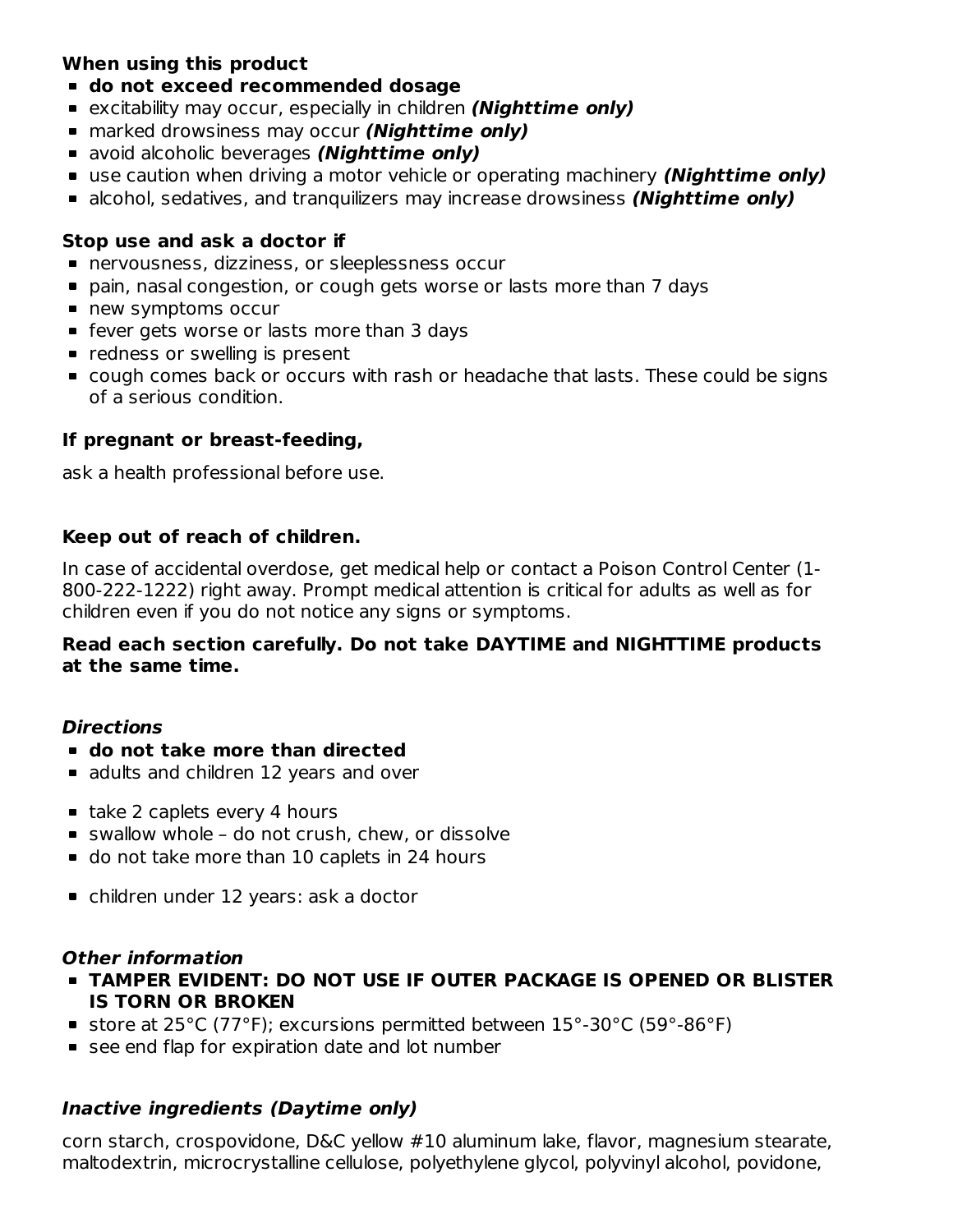silicon dioxide, sodium starch glycolate, stearic acid, sucralose, talc, titanium dioxide

## **Inactive ingredients (Nighttime only)**

corn starch, crospovidone, FD&C blue #1 aluminum lake, FD&C blue #2 aluminum lake, flavor, magnesium stearate, microcrystalline cellulose, polyethylene glycol, polyvinyl alcohol, povidone, silicon dioxide, sodium starch glycolate, stearic acid, sucralose, talc, titanium dioxide

#### **Questions or comments?**

**1-800-426-9391**

#### **Principal display panel**

#### **Family Wellness™**

COMPARE TO THE ACTIVE INGREDIENTS IN TYLENOL® COLD + FLU SEVERE DAY & TYLENOL® COLD + FLU SEVERE NIGHT\*

> MULTI-SYMPTOM **COLD RELIEF**

|                               | Acetaminophen                 |                         |
|-------------------------------|-------------------------------|-------------------------|
| Acetaminophen                 | Chlorpheniramine maleate      |                         |
| Dextromethorphan HBr          | Dextromethorphan HBr          |                         |
| Guaifenesin                   | Phenylephrine HCl             |                         |
| Phenylephrine HCl             | <b>NIGHT</b>                  |                         |
| <b>DAY</b>                    | <b>Actual Size</b>            |                         |
| <b>Actual Size</b>            | • Pain Reliever/Fever Reducer |                         |
| • Pain Reliever/Fever Reducer | • Antihistamine               |                         |
| • Cough Suppressant           | • Cough Suppressant           |                         |
| • Expectorant                 | • Nasal Decongestant          |                         |
| • Nasal Decongestant          | <b>OTC</b>                    |                         |
|                               | network                       |                         |
|                               | <b>16 DAY Caplets:</b>        | <b>8 Night Caplets:</b> |

#### **TOTAL 24 CAPLETS NDC 55319-507-08**

100% satisfaction guarantee or your money back

## **DISTRIBUTED BY: MIDWOOD BRANDS, LLC**

500 VOLVO PARKWAY, CHESAPEAKE, VA 23320

**NOT 100% SATISFIED?** Return package and unused product within 30 days to any Family Dollar store for a refund (with receipt) or exchange.

\*This product is not manufactured or distributed by Johnson & Johnson Corporation, owner of the registered trademark Tylenol® COLD + FLU SEVERE Day & Tylenol® COLD + FLU SEVERE Night.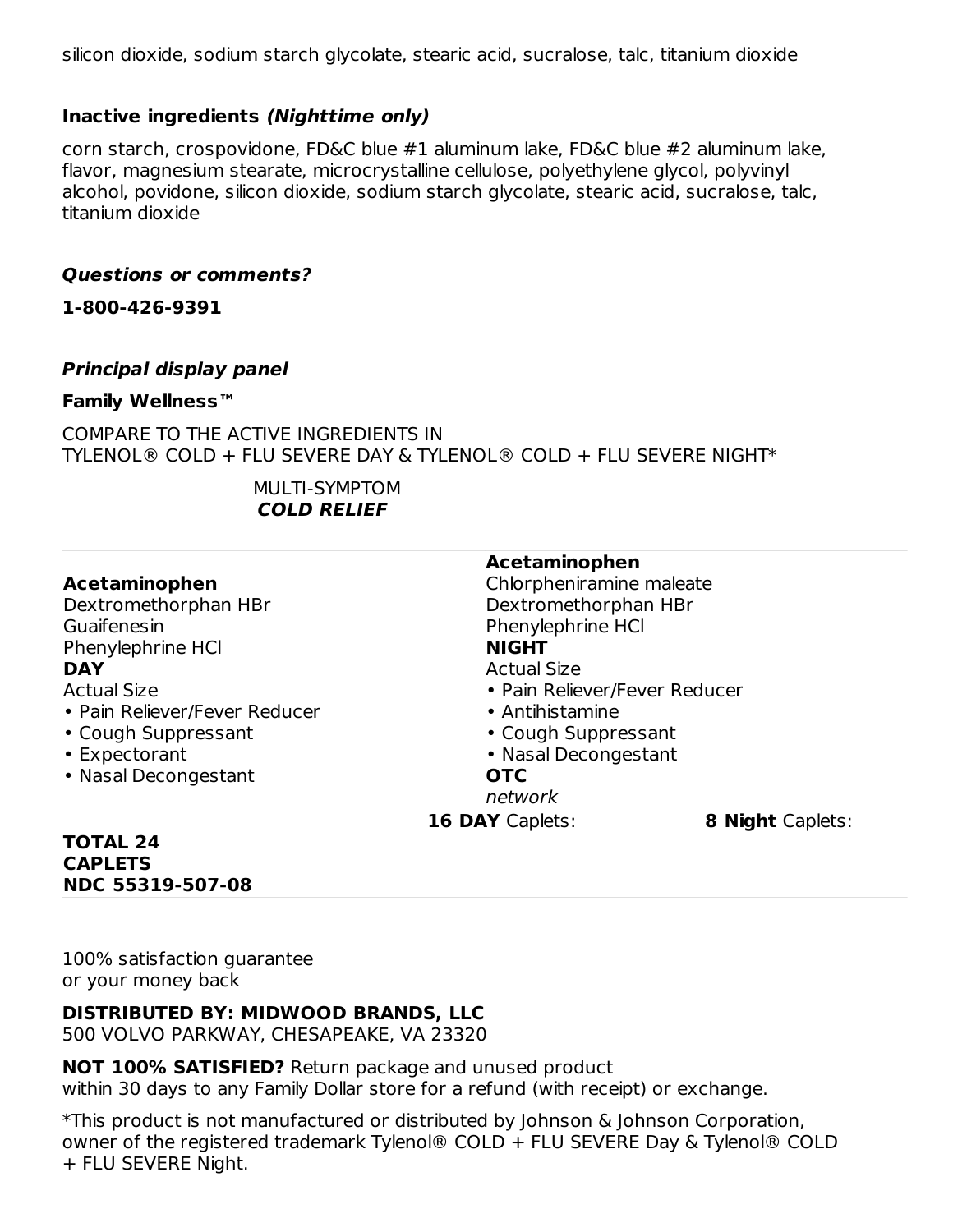#### **TAMPER EVIDENT: DO NOT USE IF PACKAGE IS OPENED OR IF BLISTER UNIT IS TORN, BROKEN OR SHOWS ANY SIGNS OF TAMPERING**



**Family Wellness 44-503A473**

## **COLD RELIEF MULTI-SYMPTOM, DAYTIME, NIGHTTIME, NON-DROWSY**

acetaminophen, chlorpheniramine maleate, dextromethorphan hbr, guaifenesin, phenylephrine hcl kit

|                                              |                                     | <b>Product Information</b> |                                                     |               |                               |                                       |                              |
|----------------------------------------------|-------------------------------------|----------------------------|-----------------------------------------------------|---------------|-------------------------------|---------------------------------------|------------------------------|
| <b>HUMAN OTC DRUG</b><br><b>Product Type</b> |                                     |                            | <b>Item Code (Source)</b>                           | NDC:55319-507 |                               |                                       |                              |
|                                              |                                     |                            |                                                     |               |                               |                                       |                              |
|                                              | <b>Packaging</b>                    |                            |                                                     |               |                               |                                       |                              |
| #                                            |                                     | <b>Item Code</b>           | <b>Package Description</b>                          |               |                               | <b>Marketing Start</b><br><b>Date</b> | <b>Marketing End</b><br>Date |
| 1                                            | 08                                  | NDC:55319-507-             | 1 in 1 CARTON; Type 0: Not a Combination<br>Product |               |                               | 08/04/2005                            |                              |
|                                              |                                     |                            |                                                     |               |                               |                                       |                              |
|                                              |                                     | <b>Quantity of Parts</b>   |                                                     |               |                               |                                       |                              |
|                                              | Part $#$<br><b>Package Quantity</b> |                            |                                                     |               | <b>Total Product Quantity</b> |                                       |                              |
|                                              | Part 1                              | 2 BLISTER PACK             |                                                     |               | 16                            |                                       |                              |
|                                              | Part 2                              | 1 BLISTER PACK             |                                                     |               | 8                             |                                       |                              |
|                                              |                                     |                            |                                                     |               |                               |                                       |                              |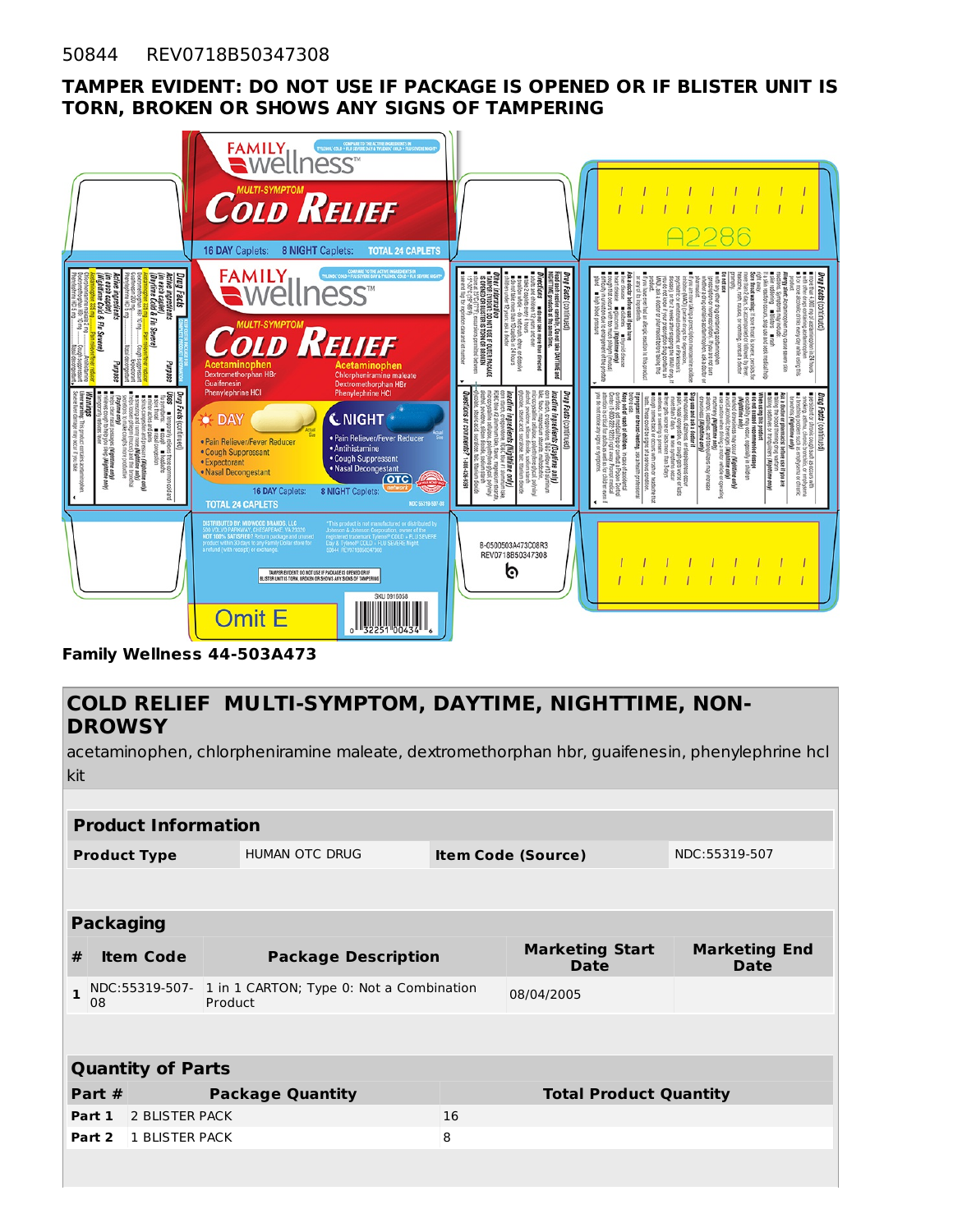# **Part 1 of 2**

## **COLD RELIEF DAYTIME**

acetaminophen, dextromethorphan hbr, guaifenesin, phenylephrine hcl tablet, film coated

#### **Product Information**

**Route of Administration** ORAL

#### **Active Ingredient/Active Moiety**

| <b>Ingredient Name</b>                                                                          | <b>Basis of Strength</b>                       | <b>Strength</b> |
|-------------------------------------------------------------------------------------------------|------------------------------------------------|-----------------|
| <b>ACETAMINOPHEN (UNII: 36209ITL9D) (ACETAMINOPHEN - UNII: 36209ITL9D)</b>                      | <b>ACETAMINOPHEN</b>                           | 325 mg          |
| <b>DEXTROMETHORPHAN HYDROBROMIDE (UNII: 9D2RTI9KYH)</b><br>(DEXTROMETHORPHAN - UNII:7355X3ROTS) | <b>DEXTROMETHORPHAN</b><br><b>HYDROBROMIDE</b> | $10 \text{ mg}$ |
| <b>GUAIFENESIN</b> (UNII: 495W7451VQ) (GUAIFENESIN - UNII:495W7451VQ)                           | <b>GUAIFENESIN</b>                             | 200 mg          |
| PHENYLEPHRINE HYDROCHLORIDE (UNII: 04 A59TNS ) (PHENYLEPHRINE -<br>UNII:1WS297W6MV)             | PHENYLEPHRINE<br><b>HYDROCHLORIDE</b>          | 5 <sub>mg</sub> |

## **Inactive Ingredients**

| <b>Ingredient Name</b>                                          | Strength |
|-----------------------------------------------------------------|----------|
| <b>STARCH, CORN (UNII: O8232NY3SJ)</b>                          |          |
| <b>CROSPOVIDONE</b> (UNII: 2S7830E561)                          |          |
| D&C YELLOW NO. 10 ALUMINUM LAKE (UNII: CO3XH3DET6)              |          |
| MAGNESIUM STEARATE (UNII: 70097M6I30)                           |          |
| <b>MALTODEXTRIN (UNII: 7CVR7L4A2D)</b>                          |          |
| MICROCRYSTALLINE CELLULOSE (UNII: OP1R32D61U)                   |          |
| POLYETHYLENE GLYCOL, UNSPECIFIED (UNII: 3WQ0SDW1A)              |          |
| POLYVINYL ALCOHOL, UNSPECIFIED (UNII: 532B591990)               |          |
| <b>POVIDONE, UNSPECIFIED (UNII: FZ989GH94E)</b>                 |          |
| <b>SILICON DIOXIDE (UNII: ETJ7Z6XBU4)</b>                       |          |
| <b>SODIUM STARCH GLYCOLATE TYPE A POTATO (UNII: 5856 3G2A2)</b> |          |
| <b>STEARIC ACID (UNII: 4ELV7Z65AP)</b>                          |          |
| <b>SUCRALOSE (UNII: 96K6UQ3ZD4)</b>                             |          |
| <b>TALC</b> (UNII: 7SEV7J4R1U)                                  |          |
| <b>TITANIUM DIOXIDE (UNII: 15FIX9V2JP)</b>                      |          |

#### **Product Characteristics**

| Color           | yellow      | <b>Score</b>        | no score         |
|-----------------|-------------|---------------------|------------------|
| <b>Shape</b>    | <b>OVAL</b> | <b>Size</b>         | 19 <sub>mm</sub> |
| <b>Flavor</b>   | <b>MINT</b> | <b>Imprint Code</b> | 44;503           |
| <b>Contains</b> |             |                     |                  |

|   | <b>Packaging</b> |                                                           |                                       |                                     |
|---|------------------|-----------------------------------------------------------|---------------------------------------|-------------------------------------|
| # | ltem<br>Code     | <b>Package Description</b>                                | <b>Marketing Start</b><br><b>Date</b> | <b>Marketing End</b><br><b>Date</b> |
|   |                  | 8 in 1 BLISTER PACK; Type 0: Not a Combination<br>Product |                                       |                                     |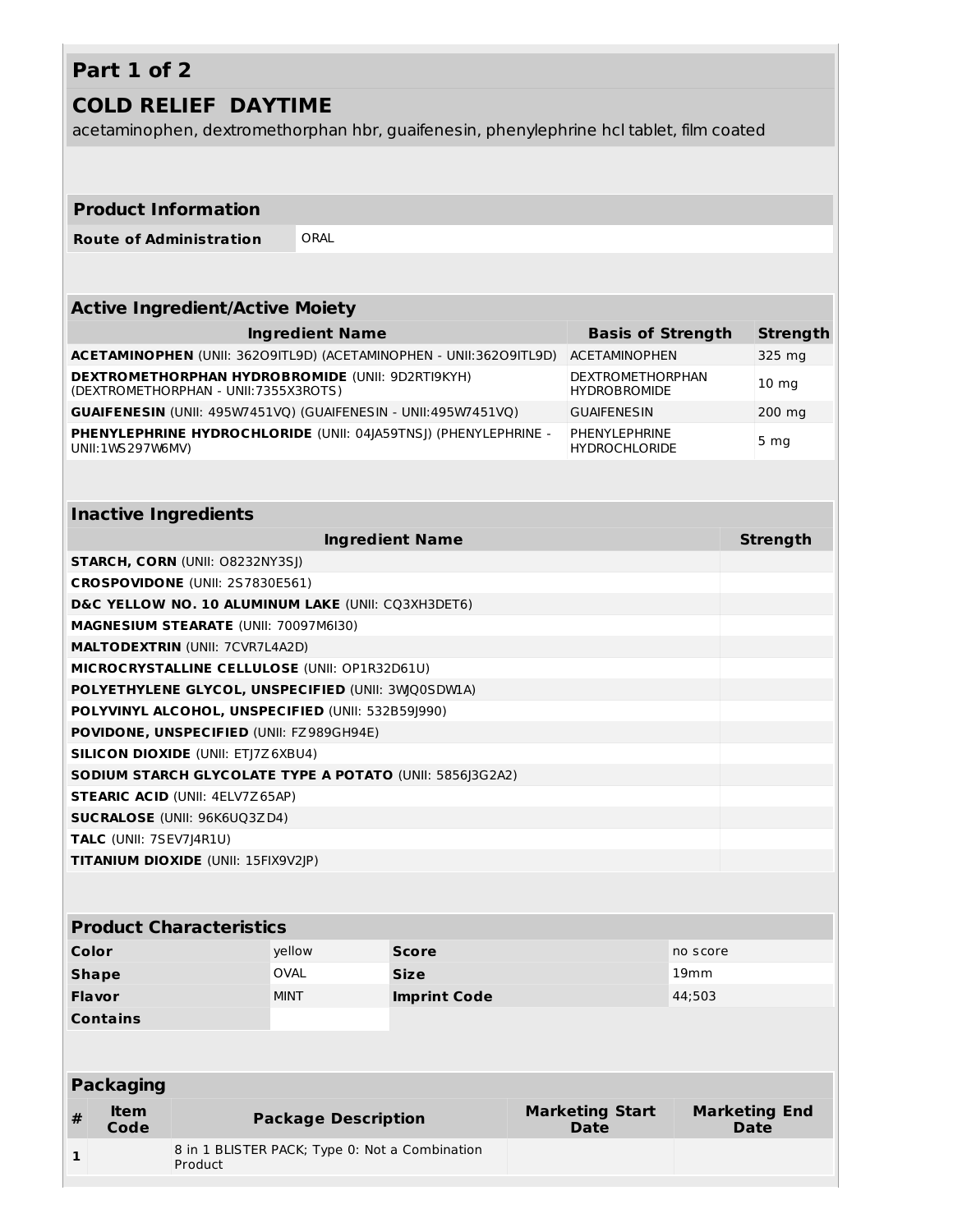| <b>Marketing</b>                                                                                                                      | <b>Application Number or Monograph</b><br><b>Citation</b><br>Category |                                            |              | <b>Marketing Start</b><br>Date                                                                |          | <b>Marketing End</b><br><b>Date</b> |
|---------------------------------------------------------------------------------------------------------------------------------------|-----------------------------------------------------------------------|--------------------------------------------|--------------|-----------------------------------------------------------------------------------------------|----------|-------------------------------------|
| OTC monograph final                                                                                                                   | part341                                                               |                                            |              | 08/04/2005                                                                                    |          |                                     |
|                                                                                                                                       |                                                                       |                                            |              |                                                                                               |          |                                     |
| Part 2 of 2                                                                                                                           |                                                                       |                                            |              |                                                                                               |          |                                     |
|                                                                                                                                       |                                                                       |                                            |              |                                                                                               |          |                                     |
| <b>COLD RELIEF NIGHTTIME</b><br>coated                                                                                                |                                                                       |                                            |              | acetaminophen, chlorpheniramine maleate, dextromethorphan hbr, phenylephrine hcl tablet, film |          |                                     |
| <b>Product Information</b>                                                                                                            |                                                                       |                                            |              |                                                                                               |          |                                     |
| <b>Route of Administration</b>                                                                                                        |                                                                       | ORAL                                       |              |                                                                                               |          |                                     |
|                                                                                                                                       |                                                                       |                                            |              |                                                                                               |          |                                     |
|                                                                                                                                       |                                                                       |                                            |              |                                                                                               |          |                                     |
| <b>Active Ingredient/Active Moiety</b>                                                                                                |                                                                       |                                            |              |                                                                                               |          |                                     |
|                                                                                                                                       |                                                                       | <b>Ingredient Name</b>                     |              | <b>Basis of Strength</b>                                                                      |          | <b>Strength</b>                     |
| ACETAMINOPHEN (UNII: 36209ITL9D) (ACETAMINOPHEN - UNII:36209ITL9D)                                                                    |                                                                       |                                            |              | <b>ACETAMINOPHEN</b>                                                                          |          | 325 mg                              |
| CHLORPHENIRAMINE MALEATE (UNII: V1Q0090J9Z) (CHLORPHENIRAMINE -<br>UNII:3U6IO1965U)                                                   | <b>CHLORPHENIRAMINE</b><br><b>MALEATE</b>                             |                                            | 2 mg         |                                                                                               |          |                                     |
| <b>DEXTROMETHORPHAN HYDROBROMIDE (UNII: 9D2RTI9KYH)</b><br>(DEXTROMETHORPHAN - UNII: 7355X3ROTS)                                      | <b>HYDROBROMIDE</b>                                                   | <b>DEXTROMETHORPHAN</b><br>$10 \text{ mg}$ |              |                                                                                               |          |                                     |
| <b>PHENYLEPHRINE HYDROCHLORIDE (UNII: 04 A59TNS ) (PHENYLEPHRINE -</b><br>PHENYLEPHRINE<br>UNII: 1WS 297W6MV)<br><b>HYDROCHLORIDE</b> |                                                                       |                                            |              |                                                                                               |          | 5 <sub>mg</sub>                     |
|                                                                                                                                       |                                                                       |                                            |              |                                                                                               |          |                                     |
| <b>Inactive Ingredients</b>                                                                                                           |                                                                       |                                            |              |                                                                                               |          |                                     |
|                                                                                                                                       |                                                                       | <b>Ingredient Name</b>                     |              |                                                                                               |          | <b>Strength</b>                     |
| <b>STARCH, CORN (UNII: O8232NY3SJ)</b>                                                                                                |                                                                       |                                            |              |                                                                                               |          |                                     |
| CROSPOVIDONE (UNII: 2S7830E561)                                                                                                       |                                                                       |                                            |              |                                                                                               |          |                                     |
| FD&C BLUE NO. 1 ALUMINUM LAKE (UNII: J9EQA3S2JM)                                                                                      |                                                                       |                                            |              |                                                                                               |          |                                     |
| FD&C BLUE NO. 2--ALUMINUM LAKE (UNII: 4AQJ3LG584)                                                                                     |                                                                       |                                            |              |                                                                                               |          |                                     |
| MAGNESIUM STEARATE (UNII: 70097M6I30)                                                                                                 |                                                                       |                                            |              |                                                                                               |          |                                     |
| MICROCRYSTALLINE CELLULOSE (UNII: OP1R32D61U)                                                                                         |                                                                       |                                            |              |                                                                                               |          |                                     |
| POLYETHYLENE GLYCOL, UNSPECIFIED (UNII: 3WQ0SDWLA)                                                                                    |                                                                       |                                            |              |                                                                                               |          |                                     |
| POLYVINYL ALCOHOL, UNSPECIFIED (UNII: 532B591990)                                                                                     |                                                                       |                                            |              |                                                                                               |          |                                     |
| <b>POVIDONE, UNSPECIFIED (UNII: FZ989GH94E)</b><br><b>SILICON DIOXIDE (UNII: ETJ7Z6XBU4)</b>                                          |                                                                       |                                            |              |                                                                                               |          |                                     |
| SODIUM STARCH GLYCOLATE TYPE A POTATO (UNII: 5856J3G2A2)                                                                              |                                                                       |                                            |              |                                                                                               |          |                                     |
|                                                                                                                                       |                                                                       |                                            |              |                                                                                               |          |                                     |
|                                                                                                                                       |                                                                       |                                            |              |                                                                                               |          |                                     |
| <b>STEARIC ACID (UNII: 4ELV7Z65AP)</b>                                                                                                |                                                                       |                                            |              |                                                                                               |          |                                     |
|                                                                                                                                       |                                                                       |                                            |              |                                                                                               |          |                                     |
| <b>SUCRALOSE</b> (UNII: 96K6UQ3ZD4)                                                                                                   |                                                                       |                                            |              |                                                                                               |          |                                     |
|                                                                                                                                       |                                                                       |                                            |              |                                                                                               |          |                                     |
|                                                                                                                                       |                                                                       |                                            |              |                                                                                               |          |                                     |
| TALC (UNII: 7SEV7J4R1U)<br>TITANIUM DIOXIDE (UNII: 15FIX9V2JP)<br><b>Product Characteristics</b><br>Color                             | blue                                                                  |                                            | <b>Score</b> |                                                                                               | no score |                                     |
| <b>Shape</b>                                                                                                                          | OVAL                                                                  | <b>Size</b>                                |              |                                                                                               | 17mm     |                                     |

 $\mathbb{R}^n$